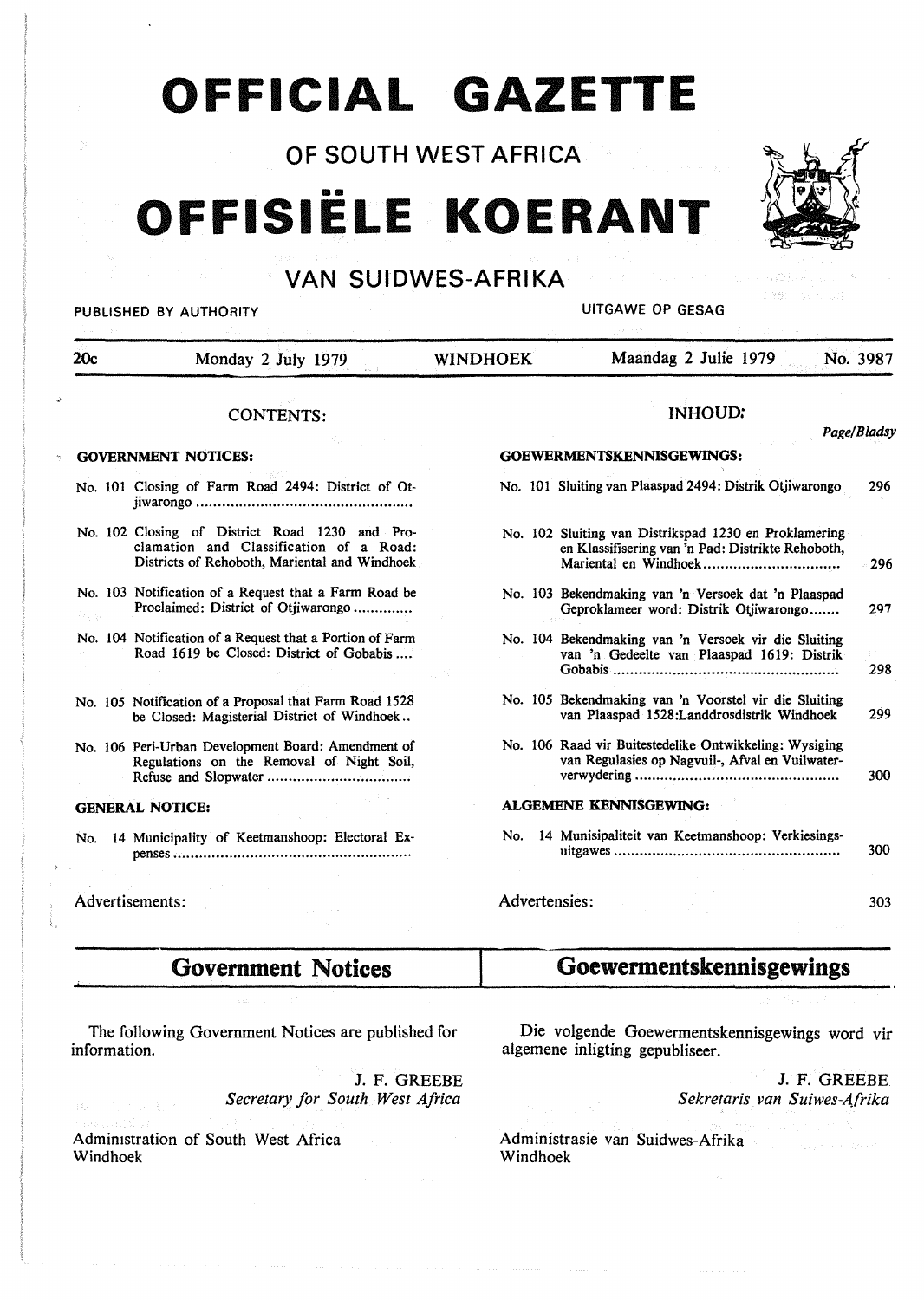**No.** IOI 2 July 1979

#### CLOSING OF FARM ROAD 2494: DISTRICT OF OTJIW ARONGO

The Executive Committee has under and by virtue of the provisions of section 22(1) of the Roads Ordinance, 1972 (Ordinance 17 of 1972) as amended, in the district of Otjiwarongo closed farm road 2494 which· is indicated on sketch-map P 1017 and which is described in the Schedule hereto.

The said sketch-map is lying open to inspection during normal office hours at the office of the Director of Roads, Windhoek.

#### **SCHEDULE**

#### *Description of road*

The road described as farm road 2494 in Schedule Il of Proclamation 61 of 1954.

22社中税 的母子

#### *Portion closed*

The whole.

No. 102 2 July 1979

#### CLOSING OF DISTRICT ROAD 1230 AND PROCLAMATION AND CLASSIFICATION OF A ROAD: DISTRICTS OF REHOBOTH, MARIENTAL AND WINDHOEK

The Executive Committee has under and by virtue of the provisions of section 22(1) of the Roads Ordinance, 1972 (Ordinance 17 of 1972) as amended, in the districts of Rehoboth, Mariental and Windhoek closed district road 1230, which is indicated on sketch-map P 966 as described in Schedule I hereto, and proclaimed a road which is indicated on sketch-map P 966, defined the course thereof as described in Schedule Il hereto and under and by virtue of the provisions of section 23( 1) of the said Ordinance declared it a district road (number 1230).

The said sketch-map is lying open to inspection during normal office hours at the office of the Director of Roads, Windhoek.

#### SCHEDULE I

#### *Description of road*

The road described as district road 1230 in Schedule III of Proclamatioon 46 of 1954 and Schedule Ill of Proclamation 76 of 1966.

*Portion closed* 

The whole.

No. 101 2 Julie 1979

#### SLUITING VAN PLAASPAD 2494: DISTRIK OTJIW ARONGO

Die Uitvoerende Komitee het kragtens en ingevolge die bepalings van artikel 22(1) van die Ordonnansie op Paaie, 1972 (Ordonnansie 17 van 1972) soos gewysig, in die distrik Otjiwarongo plaaspad 2494 wat aangetoon word op sketskaart P 1017 gesluit soos in die Bylae hieronder beskryf.

Genoemde sketskaart is gedurende gewone kantoorure by die kantoor van die Direkteur van Paaie, Windhoek, ter insae beskikbaar.

#### BYLAE

*Beskrywing van pad* 

Die pad beskryf as plaaspad 2494 in Bylae Il van Proklamasie 61 van 1954.

*Gedeelte ges/uit* 

Die hele.

No. 102 2 Julie 1979

#### SLUITING **VAN DISTRIKSPAD** 1230 EN **PROKLAMERING EN KLASSIFISERING VAN 'N PAD:** DISTRIKTE **REHOBOTH, MARIENTAL** EN **WINDHOEK**

Die Uitvoerende Komitee het kragtens en ingevolge die bepalings van artikel 22(1) van die Ordonnansie op Paaie, 1972 (Ordonnansie 17 van 1972) soos gewysig, in die distrikte Rehoboth, Mariental en Windhoek distrikspad 1230 wat aangetoon word op sketskaart P 966 gesluit soos in Bylae I hieronder beskryf en 'n pad wat aangetoon word op sketskaart P 966 geproklameer, die loop daarvan bepaal soos in Bylae II hieronder beskryf en dit kragtens en ingevolge die bepalings van artikel 23(1) van genoemde Ordonnansie tot distrikspad (nommer 1230) verklaar.

Genoemde sketskaart is gedurende gewone kantoorure by die kantoor van die Direkteur van Paaie, Windhoek, ter insae beskikbaar.

#### **BYLAE** I

#### *Beskrywing van pad*

Die pad beskryf as distrikspad 1230 in Bylae III van Proklamasie 46 van 1954 en Bylae III van Proklamasie 76 van 1966.,

#### *Gedee/te gesluit*

Die hele.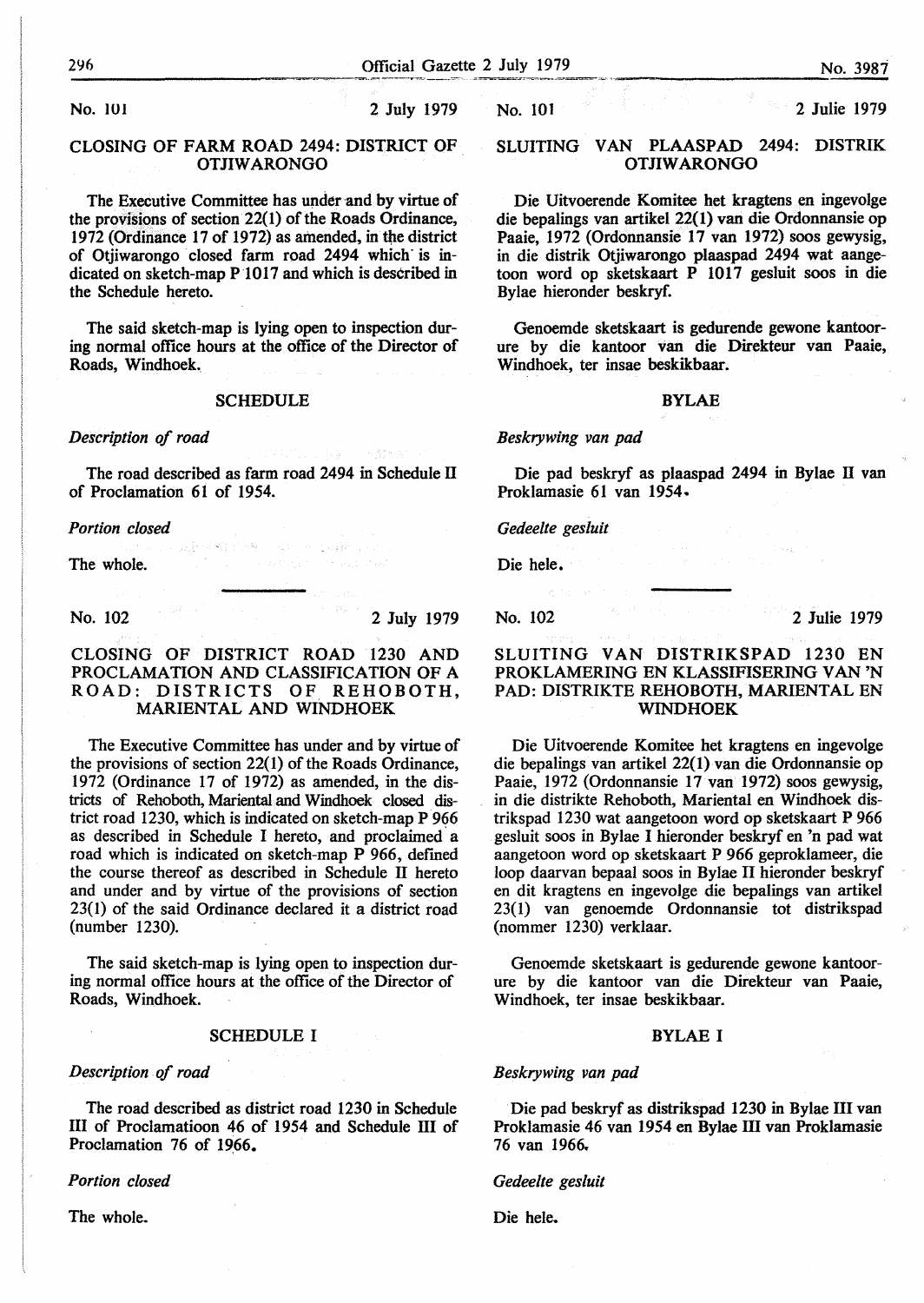#### SCHEDULE II

From a point (A on sketch-map P 966) on trunk road 1/4 on the farm Portion *5* of (Cons.) Tsumis 147 in the district of Rehoboth generally east-north-eastwards across the farms Portions *5,* 6 and 7 of (Cons.) Tsumis 147 to a point (B on sketch-map P 966) on the lastmentioned farm; thence generally south-southeastwards across the farms Portion 7 of (Cons.) Tsumis 147, Farm 701 and Portion 2 of Petrusdal 422 to a point (C on sketch-map P 966) on the last-mentioned farm; thence generally east-north-eastwards across the farms Portion 2 of Petrusdal 422, Railway Reserve 410 and Kubugas 421 to a point (D on sketch-map P 966) on the common boundary of the last-mentioned farm and the farm (Cons.) Wilderness 538 which is also the common boundary of the districts of Rehoboth and Mariental; thence continuing in the district of Mariental generally south-eastwards across the farms (Cons.) Wilderness 538 and Lekkerwater 145 to a point (O on sketch-map P 966) on the last-mentioned farm; thence generally eastwards along the northern boundary of and across the farm Lekkerwater 145 to a point (E on sketch-map **P** 966) on the said farm; thence generally eastwards along the northern boundary of and across the farm Lekkerwater 145 to a point (J on sketch-map P 966) on the common boundary of the said farm and the farm ltaga 198; thence generally north-eastwards along the northern boundary of and across the farm Itaga 198 to a point (G on sketch-map P 966) on the common boundary of the farms Itaga 198 and Munyu 196; thence generally north-eastwards along the southern boundary of and across the farm Munyu 196 to a point (N on sketch-map P 966) on the said farm; thence generally northwards along the eastern boundary of and across the farm Munyu 196 to a point (M on sketchmap P 966) on the common boundary of the said farm and the farm Pokweni 197; thence generally northwards along the western boundary of and across the farm Pokweni 197 to a point  $(L \text{ on sketch-map } P \text{ 966})$ on the said farm; thence generally north-eastwards across the farm Pokweni 197 to a point (K on sketchmap P 966) on the said farm; thence generally northnorth-eastwards across the farm Pokweni 197 to a point (H on sketch-map P 966) on the common boundary of the said farm and the farm Cowdray 195 which is also the common boundary of the districts of Mariental and Windhoek; thence continuing in the district of Windhoek generally north-north-eastwards across the farm Cowdray 195 to a point (I on sketch-map P 966) on main road 46 on the said farm.

No. 103 2 July 1979

#### NOTIFICATION OF A REQUEST THAT A FARM ROAD BE PROCLAIMED: DISTRICT OF OTJIW ARONGO

Under section 17(2) of the Roads Ordinance, 1972 (Ordinance 17 of 1972) as amended, it is hereby made known that the Roads Board of Otjiwarongo requests

#### BYLAE II

Van 'n punt (A op sketskaart P 966) op hoofpad 1/4 op die plaas Gedeelte *5* van (Gekons.) Tsumis 147 in die distrik Rehoboth algemeen oosnoordooswaarts oor die plase Gedeeltes *5,* 6 en 7 van (Gekons.) Tsumis 147 tot op 'n punt (B op sketskaart P966) op laasgenoemde plaas; van daar algemeen suidsuidooswaarts oor die plase Gedeelte 7 van (Gekons.) Tsumis 147, Plaas 701 en Gedeelte 2 van Petrusdal 422 tot op 'n punt (C op sketskaart P 966) op laasgenoemde plaas; van daar algemeen oosnoordooswaarts oor die plase Gedeelte 2 van Petrusdal 422, Spoorwegreserwe **4** IO en Kubugas 421 tot op 'n punt (D op sketskaart **P** 966) op die gemeenskaplike grens van Iaasgenoemde plaas en die plaas (Gekons.) Wilderness 538 wat ook die gemeenskaplike grens is van die distrikte Rehoboth en Mariental; van daar voortgaande in die distrik Mariental algemeen suidooswaarts oor die plase (Gekons.) Wilderness 538 en Lekkerwater 145 tot op 'n punt (O op sketskaart P 966) op Iaasgenoemde plaas; van daar algemeen ooswaarts langs die noordelike grens van en oor die plaas Lekkerwater 145 tot op 'n punt (E op sketskaart P 966) op genoemde plaas; van daar algemeen ooswaarts langs die noordelike grens van en oor die plaas Lekkerwater 145 tot op 'n punt (J op sketskaart P 966) op die gemeenskaplike grens van genoemde plaas en die plaas Itaga 198; van daar algemeen noordooswaarts tangs die noordelike grens van en oor die plaas Itaga 198 tot op 'n punt (G op sketskaart P 966) op die gemeenskaplike grens van die plase Itaga 198 en Munyu 196; van daar algemeen noordooswaarts langs die suidelike grens van en oor die plaas Munyu 196 tot op 'n punt (N op sketskaart **P** 966) op genoemde plaas; van daar algemeen noordwaarts langs die oostelike grens van en oor die plaas Munyu 196 tot op 'n punt (M op sketskaart P 966) op die gemeenskaplike grens van genoemde plaas en die plaas Pokweni 197; van daar algemeen noordwaarts Jangs die westelike grens van en oor die plaas Pokweni 197 tot op 'n punt (Lop sketskaart P 966) op genoemde plaas; van daar algemeen noordooswaarts oor die plaas Pokweni 197 tot op 'n punt (K op sketskaart **P** 966) op genoemde plaas; van daar algemeen noordnoordooswaarts oor die plaas Pokweni 197 tot op 'n punt (H op sketskaart P 966) op die gemeenskaplike grens van genoemde plaas en die plaas Cowdray 195 wat ook die gemeenskaplike grens is van die distrikte Mariental en Windhoek;, van daar voortgaande in die distrik Windhoek algemeen noordnoordooswaarts oor die plaas Cowdray 195 tot op 'n punt (I op sketskaart P 966) op grootpad 46 op genoemde plaas.

No. 103 2 Julie 1979

## BEKENDMAKING VAN 'N VERSOEK DAT 'N PLAASPAD GEPROKLAMEER WORD: DISTRIK OTJIW ARONGO

Kragtens artikel 17(2) van die Ordonnansie op Paaie, 1972 (Ordonnansie 17 van 1972) soos gewysig, word hierby bekend gemaak dat die Padraad van Otji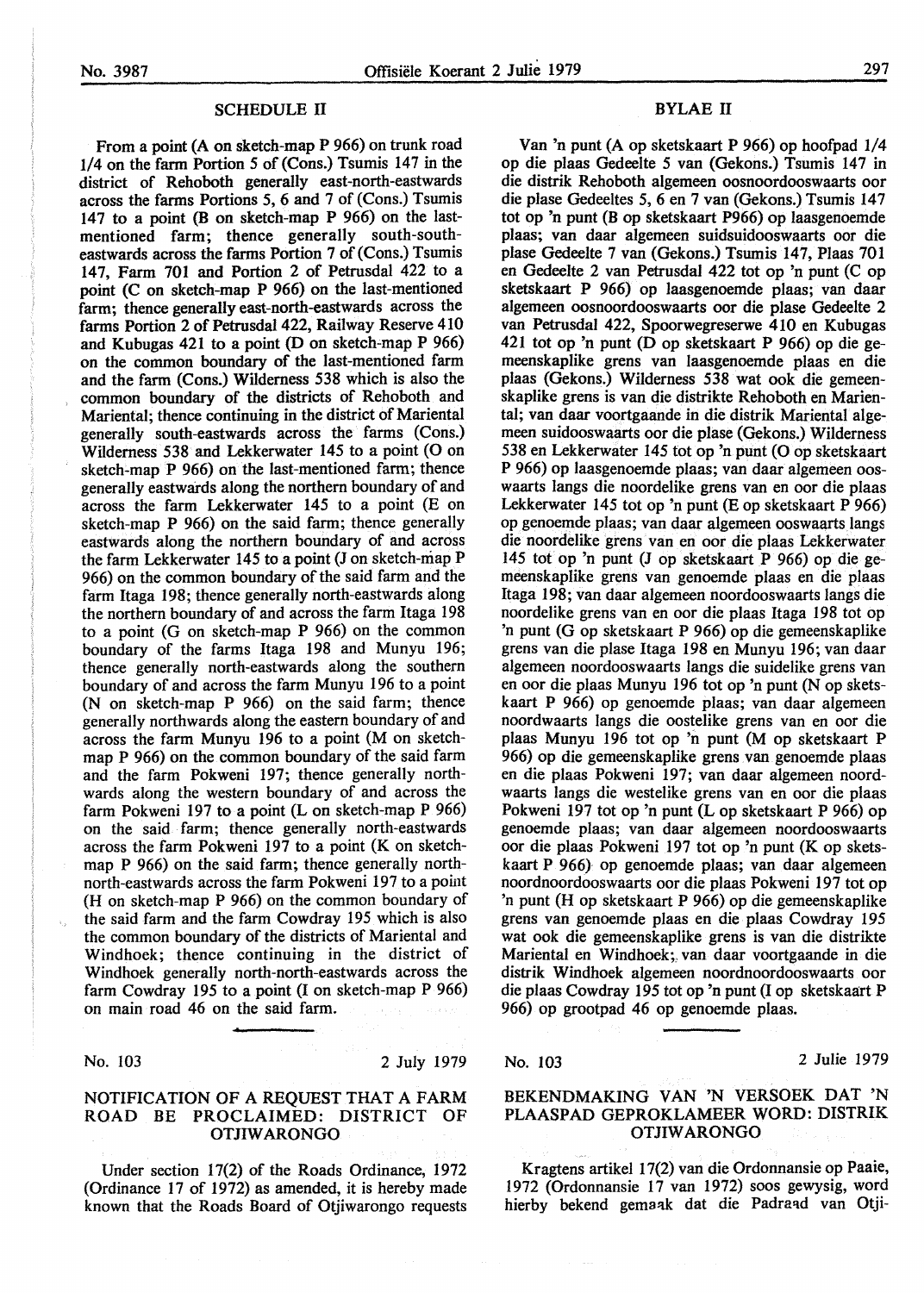that a road in the district of Otjiwarongo be proclaimed as described in the Schedule hereto and that it be recommended to the Executive Committee that the said road be declared a farm road.

A sketch-map (number **P** 930) of the area concerned and on which the road to which the request refers, and other proclaimed, minor and private roads in that area are shown. shall for the full period of thirty days mentioned hereunder be available for inspection during normal office hours at the offices of the Director of Roads, Windhoek, and the Roads Superintendent, Otjiwarongo.

Every person having any objection to the above request is hereby commanded to lodge his objection in writing, with the grounds upon which it is based clearly and specifically therein stated, with the Chairman of Roads Boards, Private Bag 13186, Windhoek 9100, within thirty days of 2 July 1979.

#### SCHEDULE

From a point  $(J_1 \text{ on sketch-map } P \text{ 930})$  on farm road 2482 on the farm Okozongutu West 100 generally south-south-westwards across the said farm to a point  $(E_1$  on sketch-map P 930) on district road 2404 on the said farm.

warongo versoek dat 'n pad in die distrik Otjiwarongo geproklameer word soos in die Bylae hieronder beskryf en dat by die Uitvoerende Komitee aanbeveel word om genoemde pad tot plaaspad te verklaar.

'n Sketskaart (nommer P 930) van die betrokke streek waarop die pad waarop die versoek betrekking bet en ander geproklameerde,ondergeskikte en privaatpaaie in daardie streek aangetoon word, sal vir die volle tydperk van dertig dae hieronder vermeld gedurende gewone kantoorure by die kantore van die Direkteur van Paaie, Windhoek en die Paaiesuperintendent, Otjiwarongo, ter insae beskikbaar wees.

Iedereen wat enige beswaar het teen bogemelde versoek word hiermee aangese om sy beswaar, met die gronde waarop dit gebaseer is duidelik en in besonderhede daarin uiteengesit, skriftelik binne 'n tydperk van dertig dae vanaf 2 Julie 1979 by die Voorsitter van Padrade, Privaatsak 13186, Windhoek 9100, in te dien.

#### BYLAE

Van 'n punt (J<sub>1</sub> op sketskaart P 930) op plaaspad 2482 op die plaas Okozongutu West 100 algemeen suidsuidweswaarts oor genoemde plaas tot op 'n punt (E<sub>1</sub> op sketskaart P 930) op distrikspad 2404 op op distrikspad 2404 op genoemde plaas.

No. 104 2 July 1979

 $\epsilon_j$ 

jä.

#### NOTIFICATION OF A REQUEST THAT A PORTION OF FARM ROAD 1619 BE CLOSED: DISTRICT OF GOBABIS

Under section 17(2) of the Roads Ordinance, 1972 (Ordinance 17 of 1972) as amended, it is hereby made known that the Roads Board of Gobabis requests that a portion of farm road 1619 be closed as described in the Schedule hereto.

A sketch-map (number P 1041) of the area concerned and on which the road to which the request refers and other proclaimed, minor and private roads in that area are shown, shall for the full period of thirty days mentioned hereunder be available for inspection during normal office hours at the offices of the Director of Roads, Windhoek, and the Roads Superintendent, Gobabis.

Every person having any objection to the above request is hereby commanded to lodge his objection in writing with the grounds upon which it is based clearly and specifically therein stated with the Chairman of Roads Boards, Private Bag 13186, Windhoek 9100, within thirty days of 2 July 1979.  $\frac{1}{2}$ 

No. 104 2 Julie 1979

#### **BEKENDMAKING VAN 'N VERSOEK VIR DIE SLUITING VAN 'N** GEDEELTE **VAN PLAASPAD**  1619: **DISTRIK GOBABIS**

Kragtens artikel 17(2) van die Ordonnansie op Paaie, 1972 (Ordonnansie 17 van 1972) soos gewysig, word hierby bekend gemaak dat die Padraad van Gobabis versoek dat 'n gedeelte van plaaspad 1619 gesluit word soos· in die Bylae hieronder beskryf.

'n Sketskaart (nommer P 1041) van die betrokke streek waarop die pad waarop die versoek betrekking het en ander geproklameerde, ondergeskikte en privaatpaaie in daardie streek aangetoon word, sal vir die volle tydperk van dertig dae hieronder vermeld, gedurende gewone kantoorure by die kantore van die Direkteur van Paaie, Windhoek, en die Paaiesuperintendent, Gobabis, ter insae beskikbaar wees.

Iedereen wat enige beswaar het teen bogemelde versoek word hiermee aangese om sy beswaar, met die gronde waarop dit gebaseer is duidelik en in besonderhede daarin uiteengesit skriftelik binne 'n tydperk van dertig dae vanaf 2 Julie 1979 by die Voorsitter van Padrade, Privaatsak 13186, Windhoek 9100, in te dien.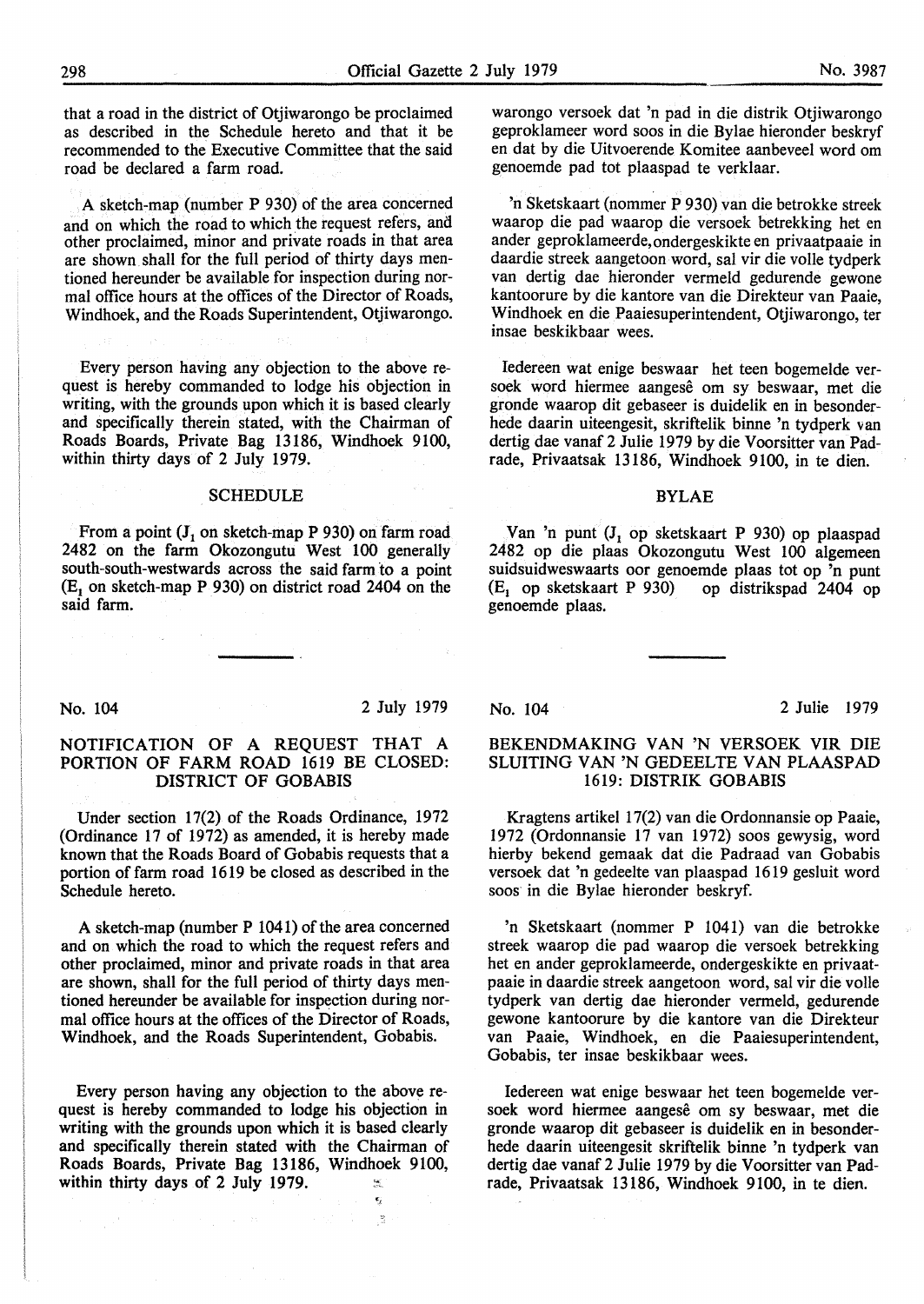#### *Description of road*

The road described as farm road 1619 in Schedule I of Proclamation 31 of 1954, Schedule I of Proclamation 7 of 1960 and Schedule I of Proclamation 47 of 1960.

#### *Portion to be closed*

From a point (F on sketch-map  $P$  1041) on farm road 1619 on the farm Wesselsput Oos 758 generally eastsouth-eastwards across the farms Wesselsput Oos 758, Moedhoop 655 and Audax 978 to a point  $\overline{(C \text{ on sketch-})}$ map P 1041) on main road 58 on the last-mentioned farm.

#### No. 105 2 July 1979

#### NOTIFICATION OF A PROPOSAL THAT FARM ROAD 1528 BE CLOSED: MAGISTERIAL DISTRICT OF WINDHOEK

Under section 20(1) of the Roads Ordinance, 1972 (Ordinance 17 of 1972) as amended, it is hereby made known that the Director of Roads proposes that farm road 1528 be closed as described in the Schedule hereto.

A sketch-map (number  $P$  1039) of the area concerned and on which the road to which the proposal refers and other proclaimed, minor and private road in that area are shown, shall for the full period of thirty days mentioned hereunder, be available for inspection during normal office hours at the office of the Director of Roads, Windhoek, and the Roads Superintendent, Windhoek.

Every person having any objection to the above proposal is hereby commanded to lodge his objection in writing, with the grounds upon which it is based clearly and specifically therein stated, with the Chairman of Roads Boards, Private Bag 13186, Windhoek 9100, within thirty days of 2 July 1979.

#### SCHEDULE

#### *Description of road*

The road described as farm road 1528 in Schedules I and II of Government Notice 40 of 1975.

#### *Portion to be closed*

From a point (A on sketch-map P 1039) on the farm Portion 42 of Nubuamis 37 generally east-north-eastwards and situated on a registered servitude of a right of way across the farms Portions 42, 43 and 44 of

#### BYLAE

#### *Beskrywing van pad*

Die pad beskryf as plaaspad 1619 in Bylae I van Proklamasie 31 van 1954, Bylae I van Proklamasie 7 van 1960 en Bylae I van Proklamasie 47 van 1960.

#### *Gedeelte wat gesluit moet word*

Van 'n punt (F op sketskaart P 1041) op plaaspac 1619 op die plaas Wesselsput Oos 758 algemeen oossuidooswaarts oor die plase Wesselsput Oos 758. Moedhoop 655 en Audax 978 tot op 'n punt (C op sketskaart P 1041) op grootpad 58 op laasgenoemde plaas.

No. 105 2 Julie 1979

#### **BEKENDMAKING VAN 'N** VOORSTEL VIR DIE  $SLUITING: VAN$ **LANDDROSDISTRIK WINDHOEK**

Kragtens artikel 20(1} van die Ordonnansie op Paaie, 1972' (Ordonnansie 17 van 1972) soos gewysig, word hierby bekend gemaak dat die Direkteur van Paaie voorstel dat plaaspad 1528 gesluit word soos in die Bylae hieronder beskryf.

'n Sketskaart (nommer P 1039) van die betrokki streek waarop die pad waarop die voorstel betrekking het en ander geproklameerde, ondergeskikte en privaat paaie in daardie streek aangetoon word, sal vir die volh tydperk van dertig dae hieronder vermeld gedurende ge wone kantoorure by die kantore van die Direkteur var Paaie, Windhoek, en die Paaiesuperintendent Windhoek, ter insae beskikbaar wees.

Iedereen wat enige beswaar het teen bogemelde voor stel word hiermee aangesê om sy beswaar, met die gronde waarop dit gebaseer is duidelik en in be sonderhede daarin uiteengesit skriftelik binne 'n tydperk van dertig dae vanaf 2 Julie 1979 by die Voorsitter var Padrade, Privaatsak 13186, Windhoek 9100, in te dien.

#### BYLAE

#### *Beskrywing van pad*

Die pad beskryf as plaaspad 1528 in Bylaes I en Il van Goewermentskennisgewing 40 van 1975.

#### *Gedeelte wat gesluit moet word*

Van 'n punt (A op sketskaart P 1039) op die plaa1 Gedeelte 42 van Nubuamis 37 algemeen oosnoordoos waarts en geleë op 'n geregistreerde serwituut van 'n reg van weg oor die plase Gedeeltes 42, 43 en 44 vat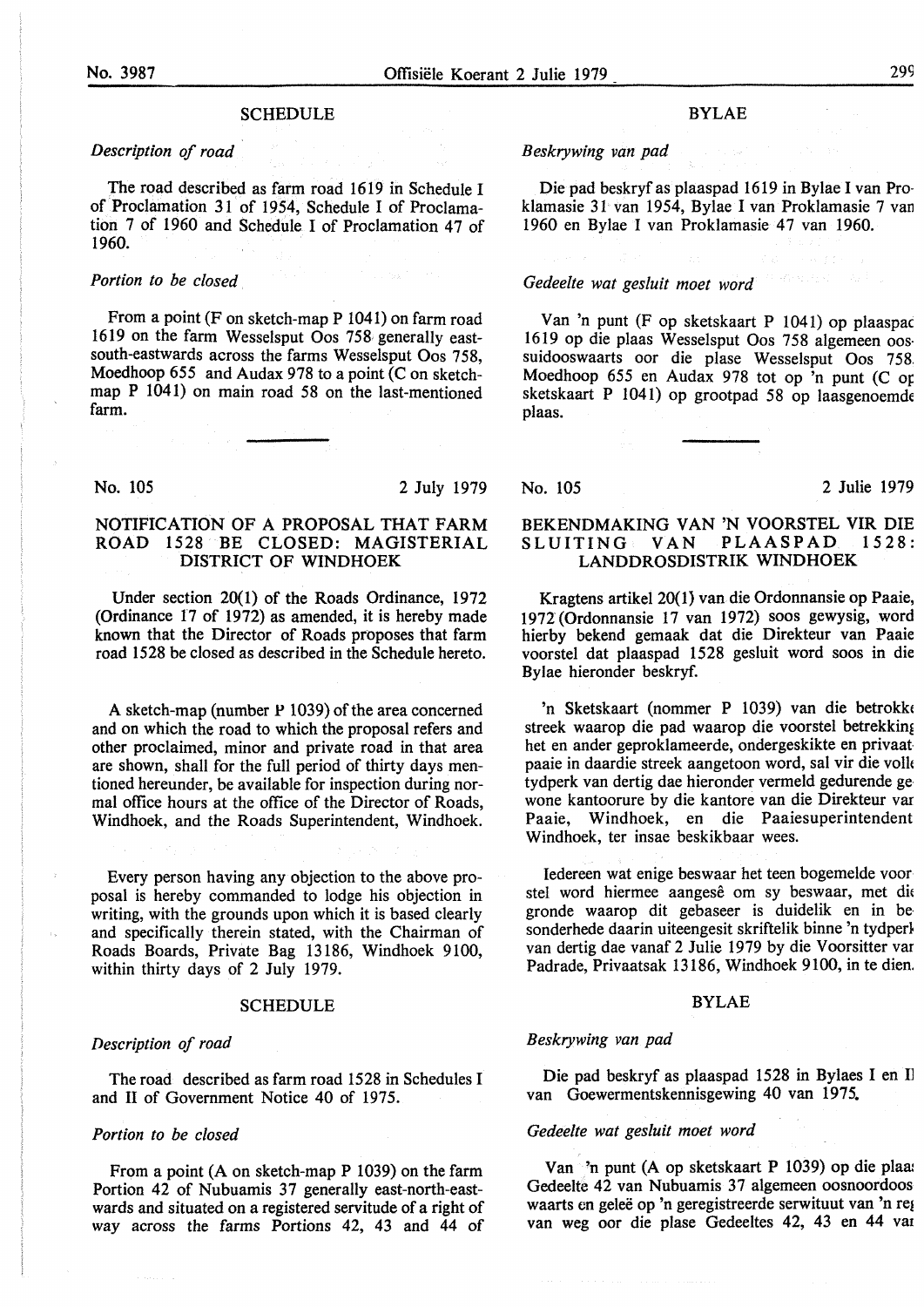Nubuamis 37 to a point (B on sketch-map  $P$  1039) on the last-mentioned farm; 1thence generally south-eastwards and situated on a registered servitude of a right of way across the farm Portion 44 of Nubuamis 37 to a point (C on sketch-map P 1039) on the common boundary of the farms Portions 44 and 13 of Nubuamis 37; thence generally south-eastwards across the farm Portion 13 of Nubuamis 37 to a point (D on sketch-map P 1039} on district road 1491 near the eastern boundary of the last-mentioned farm.

No. 106 2 July 1979

#### **PERI-URBAN DEVELOPMENT BOARD: AMENDMENT OF REGULATIONS ON** THE **REMOVAL** OF **NIGHT SOIL,** REFUSE AND **SLOPWATER**

The Executive Committee has under and by virtue of the provisions of section 40 of the Peri-Urban Development Board Ordinance, 1970 (Ordinance 19 of 1970) approved the following amendment of the regulations promulgated under Government Notice 137 of 1972, as amended by Government Notice 35 and 63 of 1973, 193 of 1974, 258 of 1975, 173, 230, 261, 358 and 391 of 1976, 57, 87 and 332 of 1977, 178 of 1978 and 88 of 1979.

- 1. Substitute the following for tariff 3(e) of Schedule A;
	- "(e) Special refuse removal services: Per load or part of a load R7,00."
- 2. This amendment shall be deemed to have come into effect on 1 June 1979.

GENERAL NOTICE

#### (No. 14 of 1979)

#### MUNICIPALITY OF KEETMAHSOOP: ELECTORAL EXPENSES

#### NOTICE NO. 1/79

Notice is hereby- given in terms of Section 86(a) of the Municipal Ordinance 1963 (Ordinance 13 of 1963) that the under-mentioned returns of electoral expenditures as incurred by candidates at the extraordinary election of a councillor held on 15 May 1979 have been filed with me and will lie for inspection by die public at the under-mentioned address for a period of three months.

The expenditures are arranged under the heads of Section 81 of the said Ordinance.

Nubuamis 37 tot op 'n punt (B op sketskaart P 1039) op laasgenoemde plaas; van daar algemeen suidooswaarts en gelee op 'n geregistreerde serwituut van reg van weg oor die plaas Gedeelte 44 van Nubuamis 37 tot op 'n punt (Cop sketskaart P 1039) op die gemeenskaplike grens van die plase Gedeeltes 44 en 13 van Nubuamis 37; van daar algemeen suidooswaarts oor die plaas Gedeelte 13 van Nubuamis 37 tot op 'n punt (D op sketskaart P 1039) op distrikspad 1491 naby die oostelike grens van laasgenoemde plaas.

No. 106 2 Julie 1979

#### RAAD VIR BUITESTEDELIKE ONTWIKKELING: WYSIGING VAN REGULASIES OP NAGVUIL-, AFVAL EN VUILWATERVERWYDERING

Die Uitvoerende Komitee het kragtens en ingevolge die bepalings van artikel 40 van die Ordonnansie op die Raad vir Buitestedelike Ontwikkeling, 1970 (Ordonnansie 19 van 1970) die onderstaande wysiging goedgekeur van die regulasies afgekondig by Goewermentskennisgewing 137 van 1972, soos gewysig by Goewermentskennisgewings 35 en 63 van 1973, 193 van 1974, 258 van 1975, 173,230,261,358 en 391 van 1976, 57, 87 en 332 van 1977, 178 van 1978 en 88 van 1979.

1. Vervang tarief 3(e) van Bylae A deur die volgende:

- "(e) Spesiale afvalverwyderingsdiens: Per vrag of gedeelte van 'n vrag R7,00."
- 2. Hierdie wysiging word geag op 1 Junie 1979 in werking te getree het.

## ALGEMENE KENNISGEWING

#### (No. 14 van 1979)

#### **MUNISIPALITEIT VAN KEETMANSHOOP: VER-KIESINGSUITGAWES**

#### **KENNISGEWING NR** 1/79

Kenis geskied hermee ingevolge Artikel 86(a) van die Munisipale Ordonnansie 1963 (Ordonnansie 13 van I 963) dat die onderstaande opgawes van verkiesingsuitgawes van kandidate by die buitengewone verkiesing van 'n raadslid gehou op 15 Mei 1979, by my ingedien is en vir 'n tydperk van drie maande ter insae van die publiek sal lê by onderstaande adres.

Die uitgawes word gerangskik onder die hoofde van Artikel 81 van bedoelde Ordonnansie.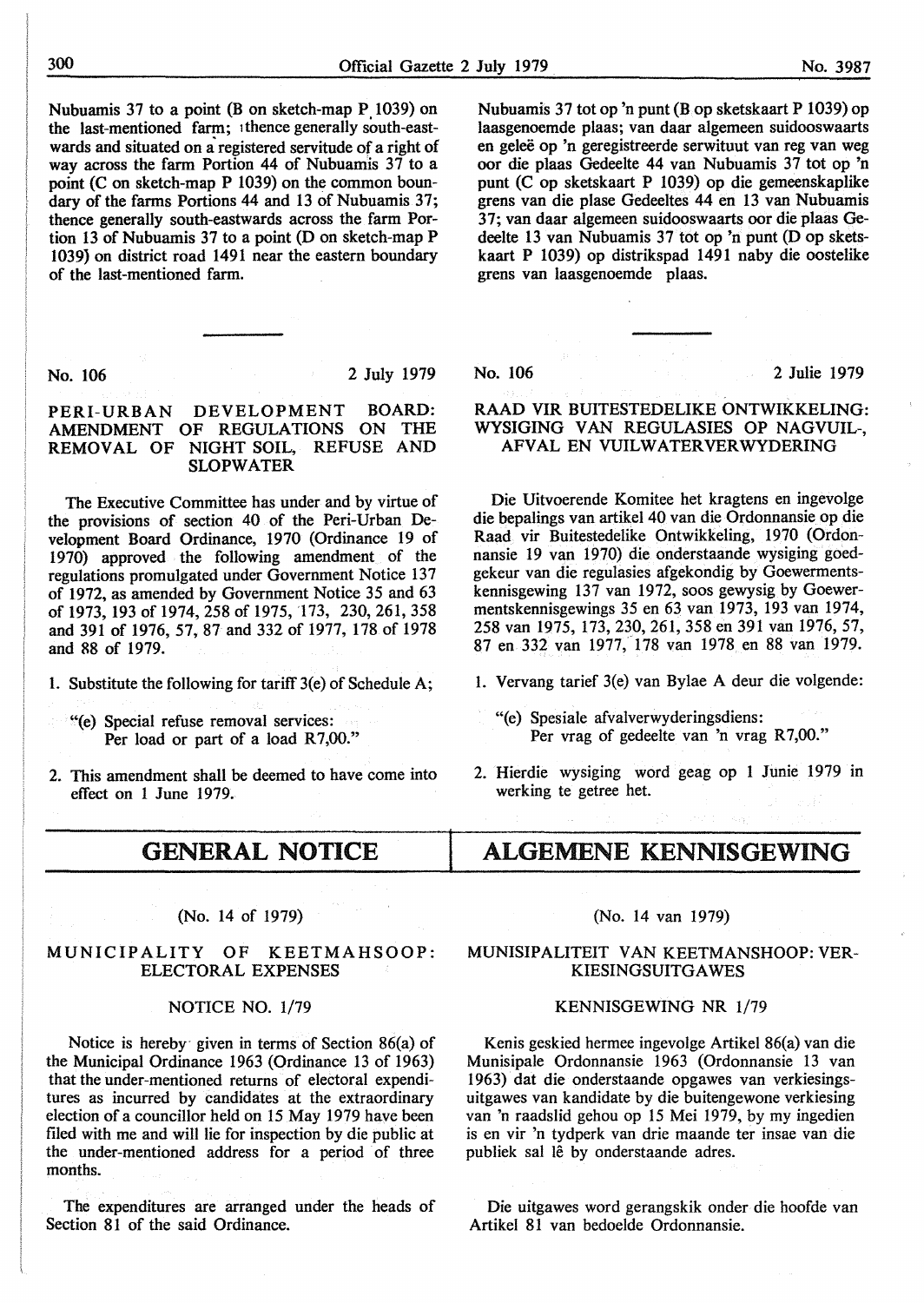| No. 3987                                                                                    | Offisiële Koerant 2 Julie 1979 | 30                                          |                 |
|---------------------------------------------------------------------------------------------|--------------------------------|---------------------------------------------|-----------------|
| <b>CANDIDATES</b>                                                                           | <b>EXPENDITURES</b>            | <b>KANDIDATE</b>                            | <b>UITGAWE</b>  |
| 1. Du Toit, Daniel Casparus                                                                 | $(a)-(k)$ : Nil                | 1. Du Toit, Daniel Casparus                 | $(a)-(k)$ : Nul |
| 2. Plichta, Hermann Otto                                                                    | $(a)-(k)$ : Nil                | 2. Plichta, Hermann Otto                    | $(a)-(k)$ : Nul |
| 3. Van Schalkwyk, Hendrik<br>Cornelius Hugo                                                 | $(a)-(k)$ : Nil                | 3. Van Schalkwyk, Hendrik<br>Cornelius Hugo | $(a)-(k)$ : Nul |
| construc-<br>$\mathcal{L}^{\mathcal{L}}(\mathcal{L}^{\mathcal{L}})$ , and<br>I. A. McDONALD |                                | I. A. McADONALD                             |                 |
| Returning Officer                                                                           |                                | Kiesbeampte                                 |                 |
| Municipal Office                                                                            |                                | Munisipale Kantore<br>Privaatsak 2125       |                 |
| Private Bag 2125                                                                            |                                |                                             |                 |
| <b>KEETMANSHOOP</b>                                                                         |                                | <b>KEETMANSHOOP</b>                         |                 |

9020

7 Junie 1979

**Advertisements** 

9020

7 June 1979

#### ADVERTISING IN THE OFFICIAL GAZETTE OF SOUTH **WEST AFRICA**

1. The *Official Gazette* is published on the 1st and 15th day of each month; if either of those days falls on a Sunday or Public Holiday, the *Official Gazette* is published on the next succeeding working day.

2. Advertisements for insertion in the *Official Gazette* should be addressed to the OFFICIAL GAZETTE OFFICE, **P.B. 13186,**  Windhoek, or be delivered to Room 109, Administration Building, Windhoek, in the languages in which they are to be published, not later than 4,30 p.m. on the NINTH day before the date of publication of the *Official Gazette* in which they are to be inserted.

3. Advertisements are inserted in the *Official Gazette* after the official matter or in a supplement of the *Official Gazette* at the discretion of the Secretary.

4. Advertisements are published in the *Official Gazette* for the benefit of the public. Translations if desired, must be furnished by the advertiser or his agent.

*5.* Only law advertisements are accepted for publication in the *Official Gazette,* and are subject to the approval of the Secretary for South West Africa, who may refuse to accept or may decline further publication of any advertisement.

6. 'inc Administration of **S.W.A.** reserves the right to edit and revise copy and to delete therefrom any superfluous detail.

7. Advertisements should as far as possible be typewritten. Manuscript of advertisements should be written on one side of the paper only. and all proper names plainly inscribed; in the event of

## **Advertensies**

#### ADVERTEER IN DIE OFFISIELE KOERANT VAN SUID· **WES-AFRIKA** .

1. Die *Offzsiele Koerant* verskyn op die lste en 15de dag var elke maand; as een van hierdie dae op 'n Sondag of openban · feesdag val, verskyn die *Offisiele Koerant* op die eersvolgendc werkdag.

2. Advertensies wat in die *Offisiele Koerant* geplaas moet word moet in die taal waarin hulle sal verskyn aan die OFFISIELI KOERANTKANTOOR, P.S. 13186, Windhoek, geadresseei word, of by Kamer 109, Administrasie-gebou, Windhoek afgelewer word, nie later nie as 4,30 nm. op die NEGENDE dai voor die verskyning van die *Offisiele Koerant,* waarin die adverten· sie geplaas moet word.

3. Advertensies word na die amptelike gedeelte in die *Offisiële Koerant* geplaas, of op 'n ekstra blad van die *Offisiele Koerant,* a, na die Sekretaris goedvind.

4. Advertensies word vir die openbare voordeel in die *Offisiet Koeram* gepubliseer. Vertalings moet deur die Adverteerder of s, agent gelewer word indien verlang.

5. Slegs regsadvertensies word vir publikasie in die Offisiële *Koerant* aangeneem en hulle is onderhewig aan die goedkeuring van· die Sekretaris van Suidwes-Afrika, wat die aanneming of verdere publikasie van 'n advertensie mag weier.

Die Administrasie van S. W.A. behou horn die reg voor om die kopie te redigeer, te hersien en oortollige besonderhede weg te laat.

7. Advertensies moet sover moontlik getik wees. Die manuskrip van advertensies moet slegs op een kant van die papier geskryf word en alle eieriame moet duidelik wees. In geval 'n naam weens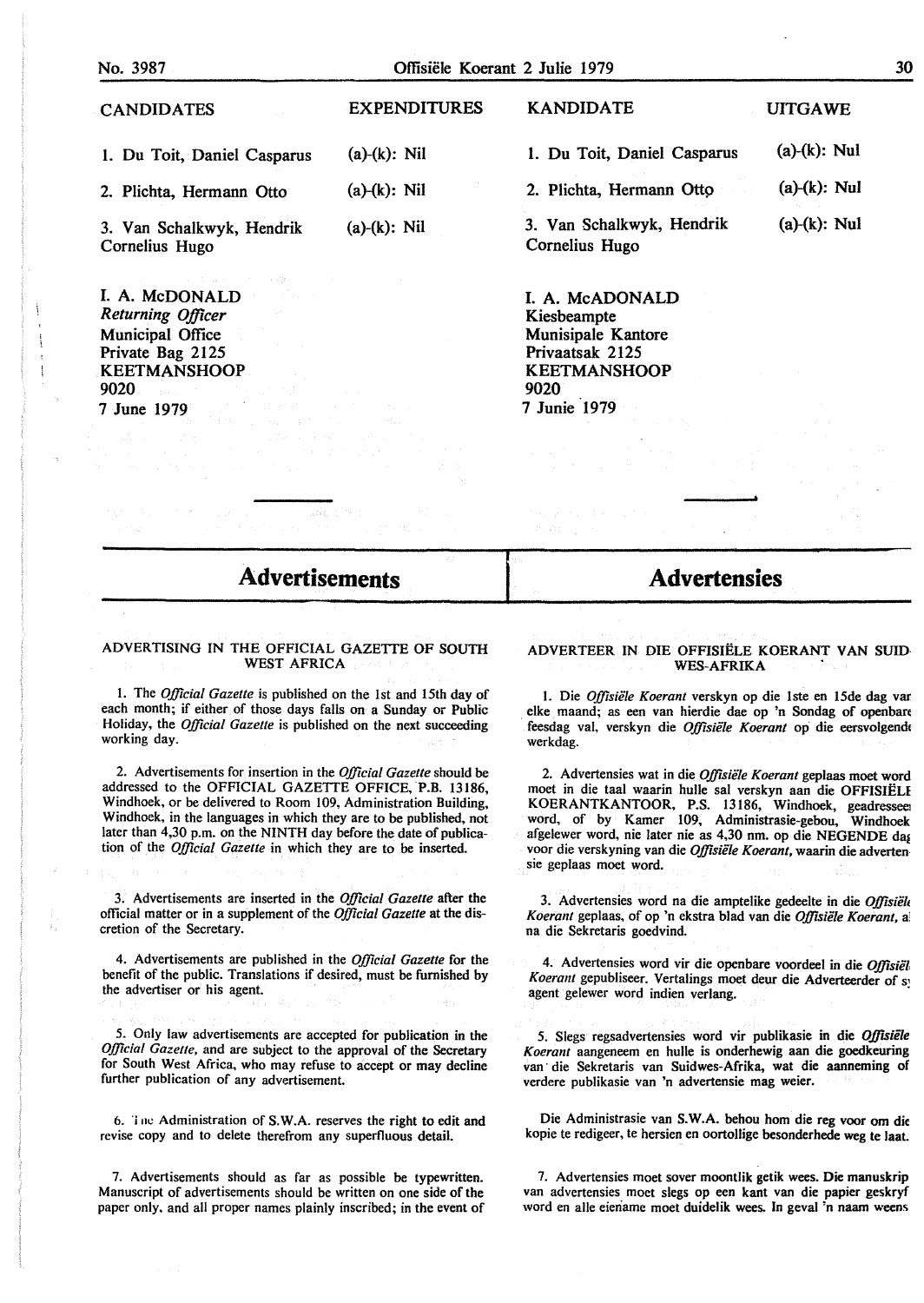any name being incorrectly printed as a result of indistinct writing, the advertisement can only be republished on payment of the cost of another insertion.

8. No liability is assumed for any delay in publishing a notice or for publishing it on any date other than that stipulated by the advertiser. Similarly no liability is assumed in respect of any editing, revision, omission, typographical errors or errors resulting from faint or indistinct copy.

9. The advertiser will be held liable for all compensation and costs arising from any action which may be instituted against the Administration of **S. W** .A. as a result of the publication of a notice with or without any omission, errors, lack of clarity or in any form whatsoever.

10. The subscription for the *Official Gazette* is Rl0,40 per annum, post free in this Territory and the Republic of South Africa, obtainable from Messrs. The Suidwes-Drukkery Limited, P.B. Box 2196, Windhoek. Postage must be prepaid by overseas subscrip bers. Single copies of the *Official Gazette* may be obtained from Windhoek. The Suidwes-Drukkery, Limited, P.O. Box 2196, Windhoek, at the price of 20 c per copy. Copies are kept in stock for only two years.

11. The charge for the insertion of notices is as follows and is payable in the form of cheques, bills, postal or money orders:

| Type | Charge |
|------|--------|

12. The charge for the insertion of advertisements other than the notices mentioned in paragraph 11 is at the rate of 45 c per cm double column. (Fractions of a cm to be reckoned as a cm).

13. No advertisements are inserted unless the charge is prepaid. Cheques, drafts, postal orders or money orders must be made payable to the Secretary for South West Africa.

The under-mentioned applications for Public Road Carrier Permits indicate (I) reference number and the area within which the proposed road transport will be undertaken, (2) name of applicant and nature of application, (3) number and type of vehicles, (4) nature of proposed road transportation, and (5) points between and routes over or area within which the proposed road transportation is to be effected or published in terms of section  $14(1)$  of Act 74 of 1977 : Road Transportation Act, 1977. Representations or information in respect of the applications which interested parties **wish** to **make**  must comply with the provisions of regulation 4(1) of the Road Transportation Regulations, 1977 and must be submitted in quadruplicate in respect of each application.

i sa kama sa sababar sa katika mata sa sa sa kale.<br>Manazarta sa kutoka sa katika <u>sa ka</u> sa sa sa sa sa sa sa sa sa

<u>n dia ma</u>

onduidelike handskrif foutief gedruk word, kan die advertensie slegs dan herdruk word as die koste van 'n nuwe plasing betaal word.

8. Geen aanspreeklikheid word aanvaar vir enige vertraging in die. publisering van 'n kennisgewing of vir die publisering daarvan op 'n antler datum as die deur die insender bepaal. Insgelyks word geen aanspreeklikheid aanvaar ten opsigte van enige redigering, hersiening, weglatings, tipografiese foute en foute wat weens dowwe of onduidelike kopie mag ontstaan nie.

9. Die insender word aanspreeklik gehou vir enige skadevergoeding en koste wat voortvloei uit enige aksie wat weens die publisering, hetsy met of sonder enige weglating, foute, onduidelikhede of in watter vorm ook al, van 'n kennisgewing teen die Administrasie van S.W.A. ingestel word.

10. Die jaarlikste intekengeld op die *Offisiële Koerant* is R10,40 posvry in hierdie Gebied en die Republiek van Suid-Afrika, verkrygbaar by die here Die Suidwes-Drukkery Beperk, Posbus 2196, Windhoek. Oorsese intekenaars moet posgeld vooruit betaal. Enke! eksemplare van die *Offisiële Koerant* is verkrygbaar van die here Die Suidwes-Drukkery Beperk, Posbus 2196, Windhoek, teen 20 c per eksemplaar. Eksemplare word vir slegs twee jaar in voorraad gehou.

11. Die koste vir die plasing van kennisgewings is soos volg en is betaalbaar by wyse van tjeks, wissels, pos- of geldorders:

| Tipe | Tarief |
|------|--------|
|      |        |
|      |        |

l 2. Die koste vir die plasing van advertensies, behalwe die ken nisgewings wat in paragraaf 11 genoem word, is teen die tarief van 45 c per cm dubbelkolom. (Gedeeltes van 'n cm moet as voile cm bereken word).

13. Geen advertensie word geplaas nie tensy die koste vooruit betaal is. Tjeks, wissels, pos- en geldorders moet aan die Sekretaris van Suidwes-Afrika betaalbaar gemaak word.

Die onderstaande aansoeke om Openbare Padvervoerpermitte, met aanduiding van (I) verwysingsnommer en gebied waar die beoogde vervoer onderneem sal word, (2) naam van applikant en aard van aansoek, (3) getal en tipe voertuie, (4) aard van beoogde padvervoer, en (5) plekke waartussen en roetes waaroor of gebied(e) waarin die beoogde padvervoer sal plaasvind, word kragtens die bepalings van artikel 14(1) van Wet 74 van 1977 : Wet op Padvervoer, 1977 gepubliseer. Vertoë of inligting in verband met die aansoeke wat belanghebbendes aan die raad wil rig moet aan die bepalings van regulasie 4( I)van die Padvervoerregulasies, 1977 voldoen en moet in viervoud ten opsigte van elke aansoek ingedien word.

 $\mathbb{E}_{\text{sym}}(\omega) = \langle \mathbf{1}, \mathbf{1} \rangle \langle \mathbf{1}, \mathbf{1} \rangle \langle \mathbf{1}, \mathbf{1} \rangle + \langle \mathbf{1}, \mathbf{1} \rangle \langle \mathbf{1}, \mathbf{1} \rangle \langle \mathbf{1}, \mathbf{1} \rangle \langle \mathbf{1}, \mathbf{1} \rangle \langle \mathbf{1}, \mathbf{1} \rangle \langle \mathbf{1}, \mathbf{1} \rangle \langle \mathbf{1}, \mathbf{1} \rangle \langle \mathbf{1}, \mathbf{1} \rangle$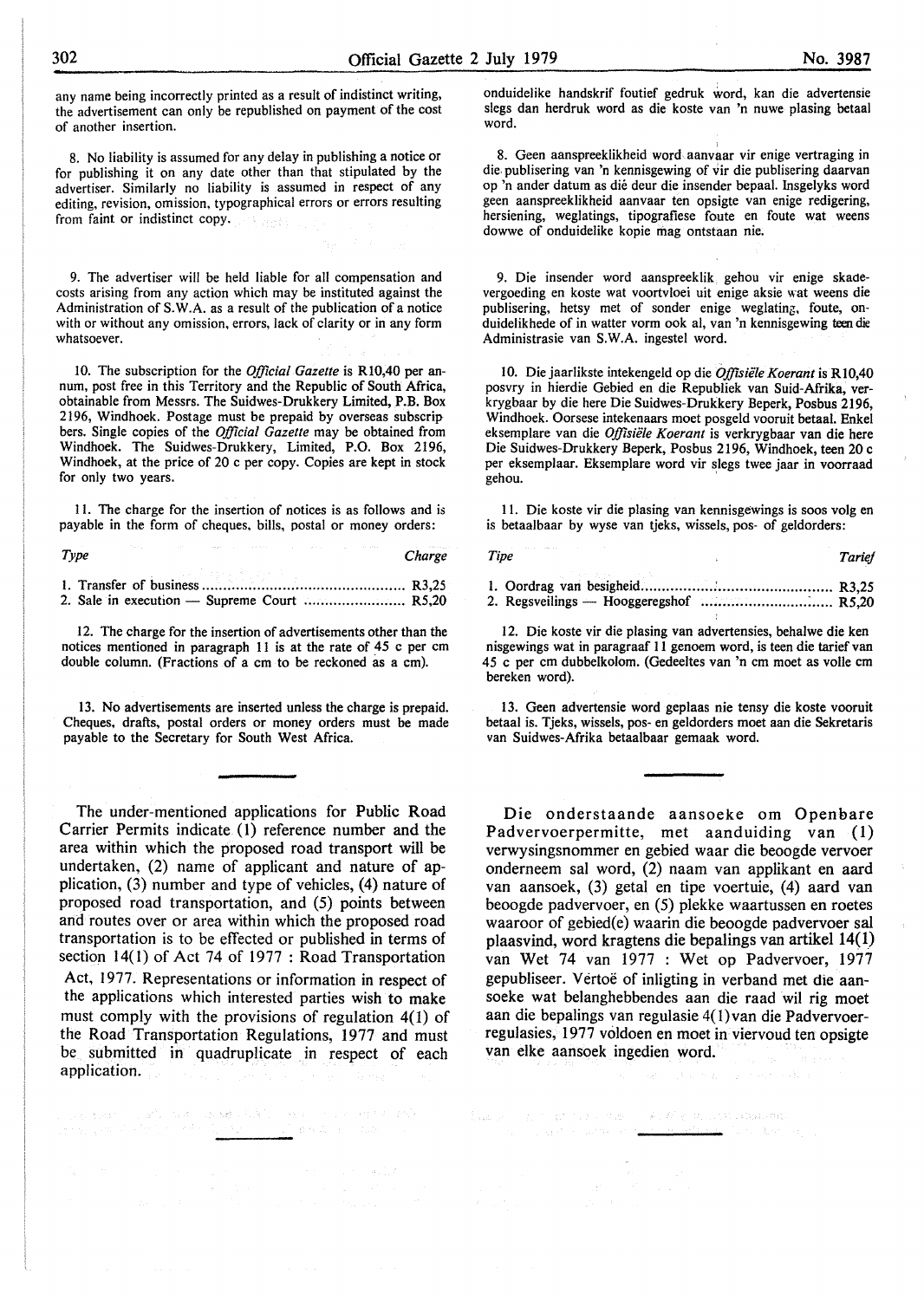÷.

790226 OP 866 - WINDHOEK (2) J. J. Ferreira -Windhoek; Aansoek om bykomende voertuie, wysiging van roete, wysiging Blankes te mag vervoer asook verhoging van tariewe (3) Sewe bestaande busse asook agt busse aangekoop te word. (4) Blanke, Bantoe en Kleurling persone. (5) Oor busroetes binne Windhoek munisipale gebied soos deur die munisipaliteit bepaal en tesame met die tydtafels ter insae by die kantoor van die Plaaslike Padvervoerraad, Kamer 306, Carl List Haus, Windhoek beskikbaar is.

*Tariewe:* R0,30 tot R0,40 per persoon per enkel rit soos deur die raad bepaal sal word.

#### NOTICE OF TRANSFER OF LICENCE

Be pleased to take notice that application will be made at the next sitting of the licensing Court for the transfer of the Wholesale General Dealer's Licence from FRIEDRICH ADOLPH JACOBI PRINS who traded in partnership under the name and style of FRICTION & FILTER SYSTEMS at Erf 2766, Feld Street, Swakopmund, to FRICTION & FILTER SYSTEMS (PTY) LIMITED who will carry on business at the same premises.

DATED AT WINDHOEK ON THIS, THE 8TH DAY OF JUNE 1979.

> H. J. VAN BILJON & CO Applicant's Attorneys 6th Floor Craigmyle Bldg Kaiser Street WINDHOEK

#### KENNISGEWING VAN OORDRAG VAN BESIGHEID

Geliewe kennis te neem dat 14 dae na publikasie hiervan, aansoek gedoen sal word by die Handelslisensiehof vir die distrik van Windhoek gehou te Windhoek vir die oordrag van die Algemene Handelaarslisensie tans gehou deur Alfons Böck wat handel dryf as A. Böck Watch-maker and Jeweller, te 197 Kaiser Straat, Windhoek, Erf 220, Windhoek, aan Armin Böck van dieselfde plek onder dieselfde naam en styl sal handel dryf vir sy eie rekening.

GEDATEER TE WINDHOEK HIERDIE 6DE DAG VAN JUNIE, 1979.

> A. VAATZ 210 SWA Building Soc. Gebou Post Straat **WINDHOEK**

#### KENNISGEWING

Kennis geskied hiermee dat, veertien dae na publikasie hiervan, aansoek gedoen sal word by die Landdros te Tsumeb vir die oordrag van die Algemene Handelaars- en Restaurantlisensie, spuit en minerale- en varsprodukte lisensies, tans gehou deur Maria Aletta Da Silva, wie handel gedrywe het onder die handelsnaam van ANGOLA RESTAURANT, aan JULIO DO ROSARIO LUIS, wie handel sal drywe onder die handelsnaam van ANGOLA RESTAURANT op Gedeelte 11 van Farm Town Nr. 103, gelee in die Munisipaliteit en distrik van Tsumeb.

GEDATEER TE TSUMEB HIERDIE 15DE DAG VAN JUNIE 1979.

> MICHAU & GERTENBACH Hoofstraat Posbus 259 TSUMEB.

#### KENNISGEWING VAN OORDRAG VAN BESIGHEID

Geliewe kennis te neem dat 14 dae na publikasie hiervan, aansoek gedoen sal word by die Handelslisensiehof vir die Distrik Okahandja gehou te Okahandja vir die oordrag van die Algemene Handelaarslisensie tans gehou deur Willem Morkel Steyn wat handel dryf as Hidropompe (Edms) Bpk te erf 483 Okahandja aan Willem Morkel Steyn op dieselfde plek onder die naam OKAHANDJA PLASTIEK (EDMS) BPK, wie handel sal dryf vir sy eie rekning.

GEDATEER TE OKAHANDJA HIERDIE 22STE DAG VAN JUNIE 1979.

> W. M. STEYN Posbus 134 OKAHANDJA 9150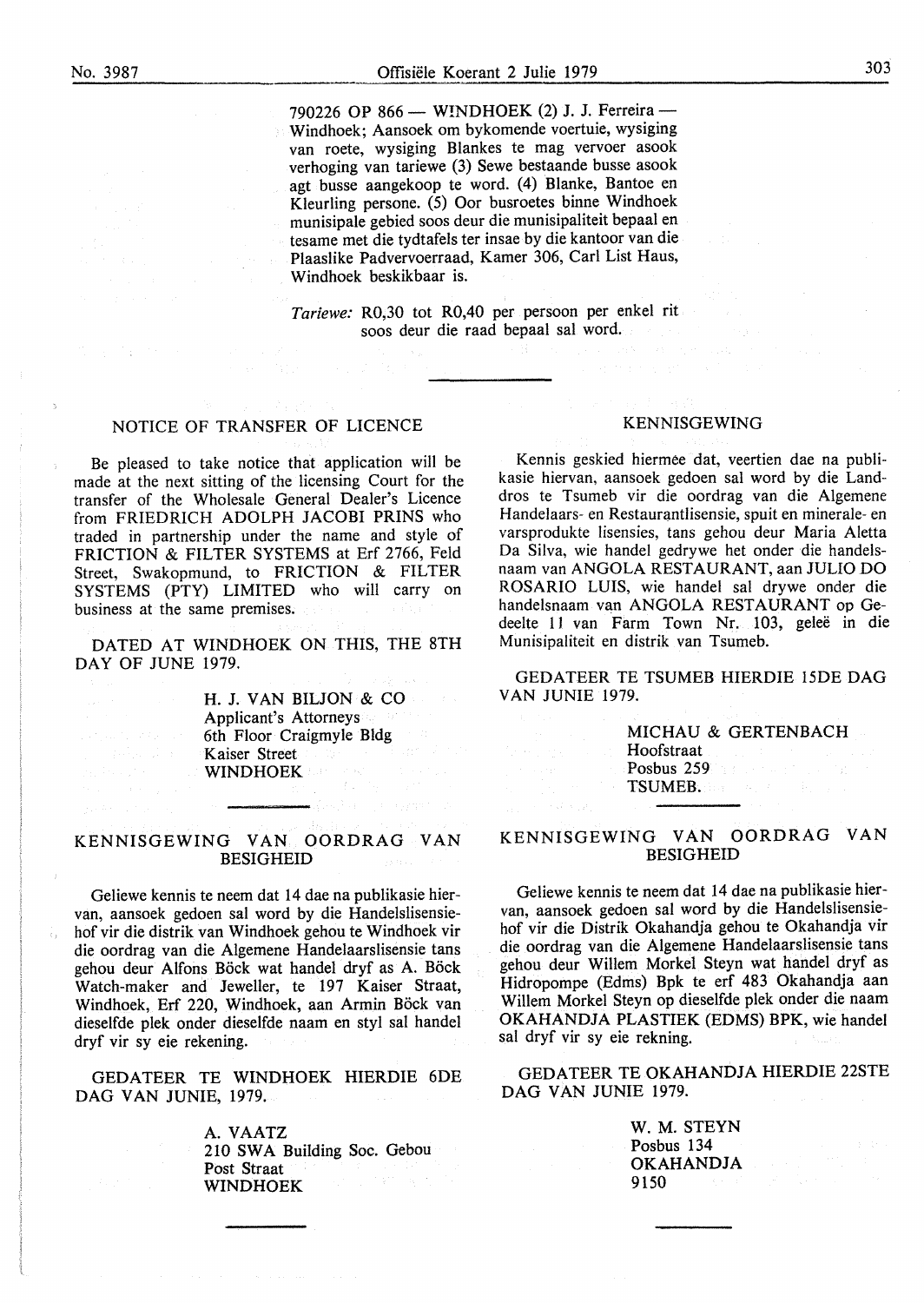$\mathcal{L}$ 

## KENNISGEWING VAN OORDRAG VAN LISENSIE

Geliewe kennis te neem dat daar by die volgende kwartaallikse sitting van die Handelslisensiehof, Walvisbaai, vir die distrik van Walvisbaai aansoek gedoen sal word vir die oordrag van die Restaurant, Minerale Water en Tabak by kleinmaat handellaarslisensie, tans gehou deur NATASHA NADE REICHENBACK wie handel dryf te erf 678, 7de straat, Walvisbaai, onder die naam en styl van LUCULLUS, na MANUEL DULCILIO GOMES RAMOS en MARIO AUGUSTO RODRIGUES MONTEIRO wie op dieselfde perseel onder dieselfde naam en styl sal sake doen vir eie rekening.

C. L. DE JAGER & VAN NIEKERK Prokureurs vir die Applikant Posbus 224 WALVISBAAI<br>9190 1919 – Andrej John Heim<mark>el, 19190</mark><br>1919 – Prince John Heimel, amerikanischer Politiker († 1919)<br>1919 – Andrej John Heimel, amerikanischer Politiker († 1919)<br>1919 – Andrej John Heimel, amerikanischer Politiker († 1919)

المرادي المسا

#### LOST LIFE ASSURANCE POLICIES (Section 64 of the Insurance Act, Act No. 27 of 1943, as amended)

Notice is hereby given that evidence of the loss or destruction of the policies mentioned below has been submitted to the Assurer, and any person in possession of any of these policies, or claiming to have any interest therein, should communicate immediately by registered post with the Assurer. Failing any such communication, certified copies of the policies (which will be the sole evidence of the contract) will be issued to the owners in terms of the regulations framed under the Act.

#### **KENNISGEWING VAN OORDRAG VAN BESIGHEID**

Geliewe kennis te neem dat veertien (14) dae na publikasie hiervan, aansoek gedoen sal word by die Handelslisensie Hof vir die distrik van Okahandja gehou te Okahandja vir die oordrag van die Algemene Handelaarslisensie tans gehou deur K. H. **BONAT** ten opsigte van Erf 55, Okahandja wie Handeldryf as "Salon Bonat" aan Rose-Marie Louw wie voortaan sake sal doen op die selfde erf as "Salon Bianca" vir haar eie rekening.

GEDATEER TE WINDHOEK OP HEDE DIE 12DE DAG VAN JUNIE, 1979

R. OLIVIER & KIE Prokureurs, Atlantis Gebou, Moltkestraat, Posbus 2198, WINDHOEK. 9100

## VERLORE LEWENSVERSEKERINGSPOLISSE

(最高) 建设 机接口

 $\mathcal{L}(\mathcal{A}) \cong \mathcal{L}^2(\mathcal{A}) \cong \mathcal{L}^2(\mathcal{A}_1, \mathbb{R}^2) \cong \mathcal{R}^2(\mathcal{A})$ 

(Artikel 64 van die Versekeringswet, Wet No. 27 van 1943, soos gewysig)

Kennis geskied hiermee dat bewys van die verlies of vernietiging van die polisse hieronder vermeld, aan die Versekeraar gelewer is, en enige persoon wat in besit van enige van hierdie polisse is, of aanspraak daarop maak dat hy belang daarby het, moet onmiddellik per aangetekende pos met die Versekeraar in verbinding tree. By gebreke aan sodanige mededeling sal gewaarmerkte afskrifte van die polisse (wat die enigste bewys van die kontrak sal wees aan die eienaars ingevolge die regulasies gepromulgeer kragtens die Wet uitgereik word.

| Polisnommer<br>Policy Number<br>and the company of the company of the second company of | Datum van polis<br>Date of policy<br>43 - 2014 - 2024 B.C. (St. 2020) | Versekerde bedrag<br>Sum assured | Versekerde Lewe<br>Life Assured | Eienaar, indien nie die<br>Versekerde Lewe nie.<br>Owner if other than<br>Life Assured. |
|-----------------------------------------------------------------------------------------|-----------------------------------------------------------------------|----------------------------------|---------------------------------|-----------------------------------------------------------------------------------------|
| しかいしょう しゅうしょうひ エンチネコ<br>6048131                                                         | 1.10.76                                                               | R <sub>10</sub> 000              | C.A.A.A. MOSICH                 |                                                                                         |
| 6123885                                                                                 | 1.6.1978                                                              | R <sub>10</sub> 000              | M. H. DE KOCK                   |                                                                                         |

Name and address of Assurer: AFRICAN EAGLE LIFE ASSURANCE SOCIETY LTD. P.O. BOX 1114 JOHANNESBURG 2000

Naam en adres van Versekeraar: AFRICAN EAGLE-LEWENSVERSEKERINGSGENOOTSKAP BEPERK POSBUS 1114 JOHANNESBURG 2000